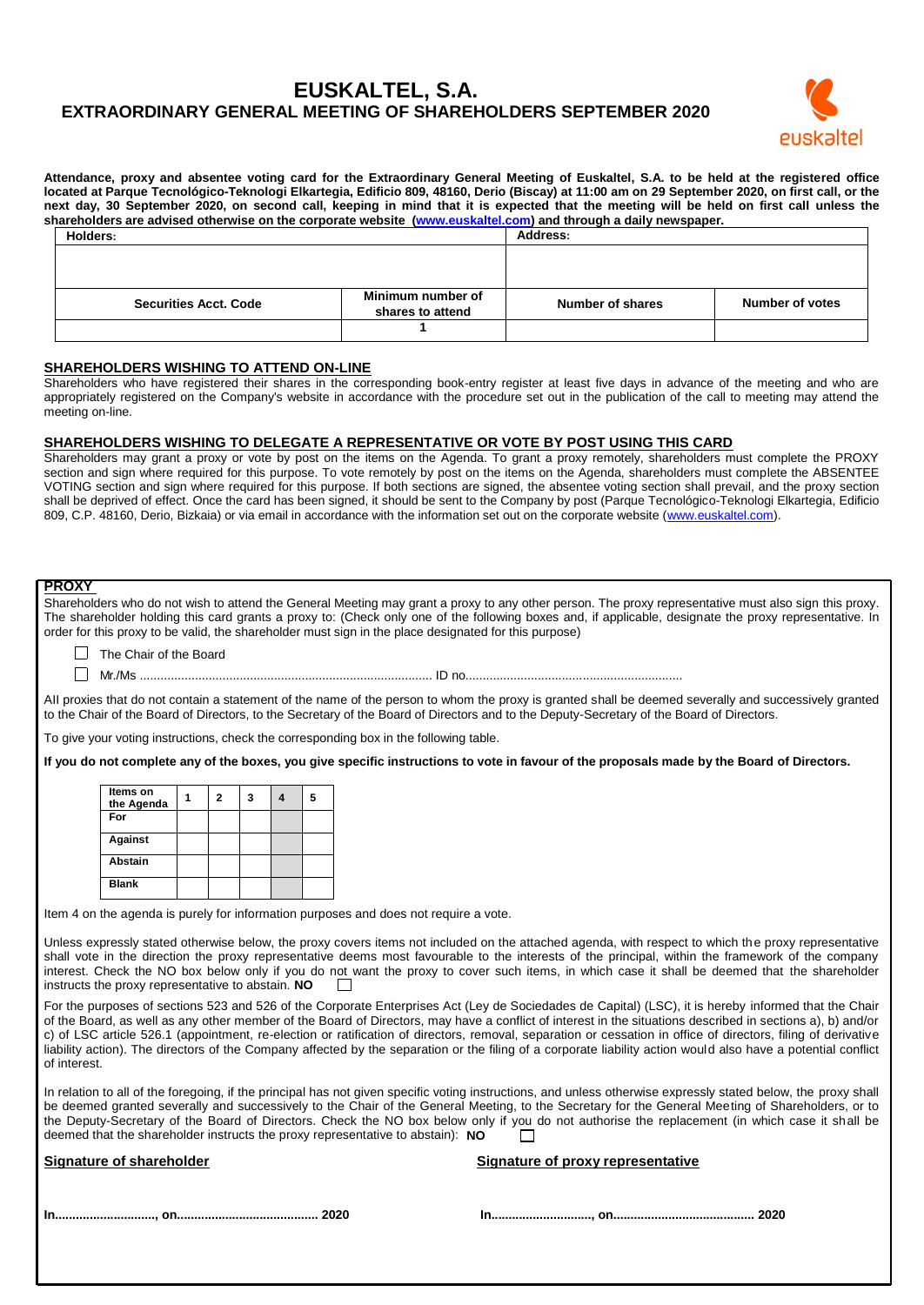## **ABSENTEE VOTING**

Shareholders who do not wish to attend the General Meeting or grant a proxy may cast an absentee vote. An absentee vote cannot be cast for proposals not included on the agenda.

Shareholders holding this card who wish to cast an absentee vote by post must check the corresponding box with an X in accordance with the direction of the shareholder's vote. If the shareholder does not mark any of the boxes provided with respect to any one or more of the items on the agenda, it shall be deemed that the shareholder votes in favour of the proposals made by the Board of Directors.

The rules included in the announcement of the call to meeting and on the Company's website (www.euskaltel.com), as well as the provisions of Law, the Bylaws and the Regulations for the General Meeting of Shareholders, must be followed in any event ) (mark the corresponding boxes with an x):

| Items on the<br>Agenda | 2 | 3 | 5 |
|------------------------|---|---|---|
| For                    |   |   |   |
| Against                |   |   |   |
| <b>Abstain</b>         |   |   |   |
| <b>Blank</b>           |   |   |   |

Item 4 on the agenda is purely for information purposes and does not require a vote.

Unless otherwise expressly stated below, as regards items not included on the attached agenda, the proxy is deemed to be severally and successively granted to the Chair, to the Secretary and to the Deputy-Secretary of the Board of Directors, applying the rules on direction of the vote and replacement in case of conflict of interest set out in the "Proxy" section of this card. Check the NO box below only if you do not want to grant a proxy and do not authorise the replacement (in which case it shall be deemed that the shareholder abstains in relation to such proposed resolution): **NO**

## **Signature of voting shareholder**

**In............................. on ...... .....................................2020**

## **PERSONAL DATA PROTECTION**

#### **1. Data controller**

Euskaltel, S.A., a company with registered office at Parque Tecnológico - Teknologi Ekartegia Edificio 809 Derio (Biscay), with Tax ID number (NIF) A-48766695, and telephone number 944011556 (hereinafter, Euskaltel or the Company), is the controller of the personal data that shareholders provide to the Company (upon the exercise or delegation of their rights to receive information, to attend, to proxy representation and to vote) or that are provided by both the financial institutions and by the investment service companies that are depositaries or custodians of the shares held by such shareholders and the entities in charge of the book-entry registers pursuant to law, as well as the personal data that may be generated within the framework of the shareholders' attendance at the General Meeting.

For any question regarding the processing of their personal data, shareholders may contact the Company at the following email address: [accionista@euskaltel.com.](mailto:accionista@euskaltel.com)

The Company also has a Data Protection Officer, who is the person in charge of protecting the fundamental right to the protection of data and is responsible for compliance with data protection regulations at Euskaltel, and whose email address i[s dpd@euskaltel.com.](mailto:dpd@euskaltel.com)

#### **2. Purpose of processing, legal grounds and communication of data**

The following table shows the purposes for processing the personal data, the legal foundations allowing the processing of data by Euskaltel for each of said purposes, the recipients of the personal data (with no transfer of the personal data of the shareholders to third parties unless there is a legal obligation (e.g. tax authorities, courts and tribunals, National Securities Market Commission, etc.)) or as expressly indicated in the table below. The table also shows those data processors of Euskaltel who need to access such personal data in order to perform their duties, the existence of any international transfers of data, and the data storage time limit. Said data will remain blocked during the limitation periods applicable to obligations as required by law.

The shareholders may ask for a list of the recipients of their data by sending an email to [accionista@euskaltel.com,](mailto:accionista@euskaltel.com) with an indication of the specific processing for which they want the recipient information.

## **3. Rights of data subjects**

Shareholders may exercise the right to access their personal data, to correction, to deletion, to limitation of processing of their personal data and the right to object to the processing of their personal data. Furthermore, if applicable and in accordance with applicable legal provisions, the right to data portability.

Shareholders may exercise their rights by attaching proof of their identity (DNI or equivalent document) at any time and without charge by sending an email to [accionista@euskaltel.com,](mailto:accionista@euskaltel.com) stating the right they wish to exercise and their identifying information.

If shareholders believe that Euskaltel has not properly processed their personal data, they may contact the Data Protection Officer at the email addres[sdpd@euskaltel.com.](mailto:dpd@euskaltel.com) However, shareholders have the right to submit a claim to the Spanish Data Protection Agency if they think that there has been a violation of data protection laws with respect to the processing of their personal data.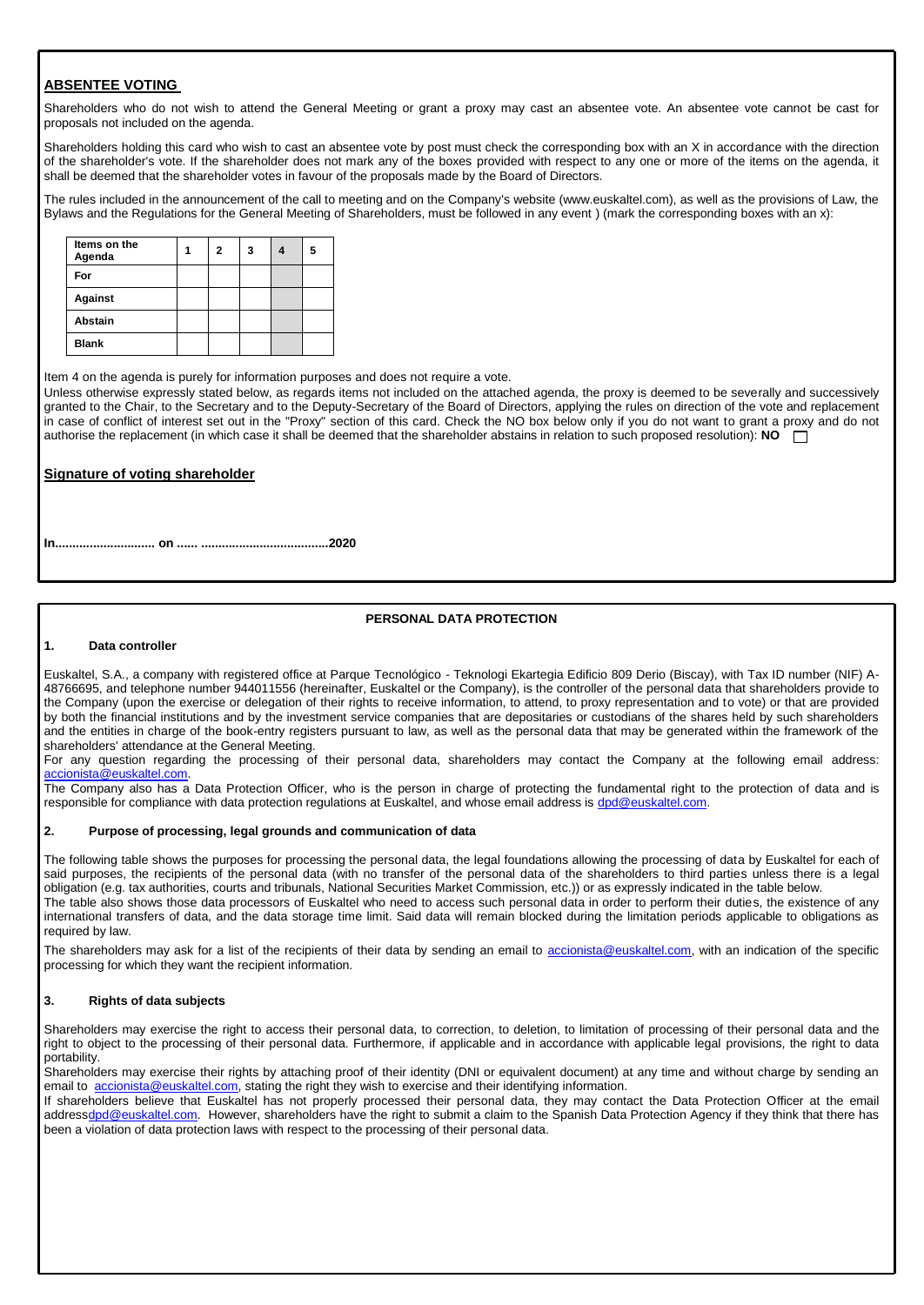| <b>Purpose of the</b><br>processing | <b>Legal grounds</b>        | <b>Recipients</b>         | <b>International</b><br>transfers | <b>Storage time limit</b>   |
|-------------------------------------|-----------------------------|---------------------------|-----------------------------------|-----------------------------|
| Management<br>the<br>of             | obligation:<br>Legal        | The personal data         | There will be no                  | Six years from the close of |
| personal data of the                | Section 192 of the          | will be transferred to:   | international                     | the financial year during   |
| shareholder to attend               | Corporate                   | Notaries: to<br>$\bullet$ | transfers<br>of                   | which the General Meeting   |
| General Meeting<br>the              | Enterprises<br>Act          | prepare the Minutes       | personal data.                    | is held.                    |
| and accommodate the                 | the<br>requires             | the<br>General<br>οf      |                                   |                             |
| rights of the shareholder           | preparation of the          | Meeting.                  |                                   |                             |
|                                     | list of attendees (in       | The categories of         |                                   |                             |
|                                     | capacity<br>their<br>as     | service<br>providers      |                                   |                             |
|                                     | shareholder                 | that might access         |                                   |                             |
|                                     | representatives)<br>in      | data<br>the<br>are        |                                   |                             |
|                                     | order to validly hold       | technology<br>or          |                                   |                             |
|                                     | the<br>General              | systems<br>service        |                                   |                             |
|                                     | Meeting. This legal         | providers and<br>the      |                                   |                             |
|                                     | provision<br>also           | entities<br>hired<br>to   |                                   |                             |
|                                     | requires<br>the             | and<br>help<br>manage     |                                   |                             |
|                                     | management<br>and           | the<br>out<br>carry       |                                   |                             |
|                                     | accommodation<br>0f         | General Meeting.          |                                   |                             |
|                                     | different<br>rights         |                           |                                   |                             |
|                                     | relating to the status      |                           |                                   |                             |
|                                     | of shareholder.             |                           |                                   |                             |
| <b>Dissemination</b><br>and         | Legitimate interest:        | The categories of         | There will be no                  | The data will be stored for |
| recording of General                | the General Meeting         | service<br>providers      | international                     | 2 years to comply with      |
| Meeting                             | will<br>broadcast<br>be     | that might access         | transfers<br>of                   | dissemination obligations.  |
|                                     | recorded<br>in<br>and       | the<br>data<br>are        | personal data.                    |                             |
|                                     | order to comply with        | technology<br>or          |                                   |                             |
|                                     | the<br>Good                 | service<br>systems        |                                   |                             |
|                                     | Governance Code of          | providers<br>and<br>the   |                                   |                             |
|                                     | Listed Companies of         | entities<br>hired<br>to   |                                   |                             |
|                                     | National<br>the             | and<br>help<br>manage     |                                   |                             |
|                                     | <b>Securities</b><br>Market | out<br>the<br>carry       |                                   |                             |
|                                     | Commission.                 | General Meeting.          |                                   |                             |

**Necessary and updated information**

In order for the information provided to the Company to always be current and not contain errors, shareholders must use the following email address to notify Euskaltel as soon as possible of any changes to or corrections of their personal data[: accionista@euskaltel.com.](mailto:accionista@euskaltel.com) Shareholders may also update their personal data via this account [\(accionista@euskaltel.com\)](mailto:accionista@euskaltel.com).